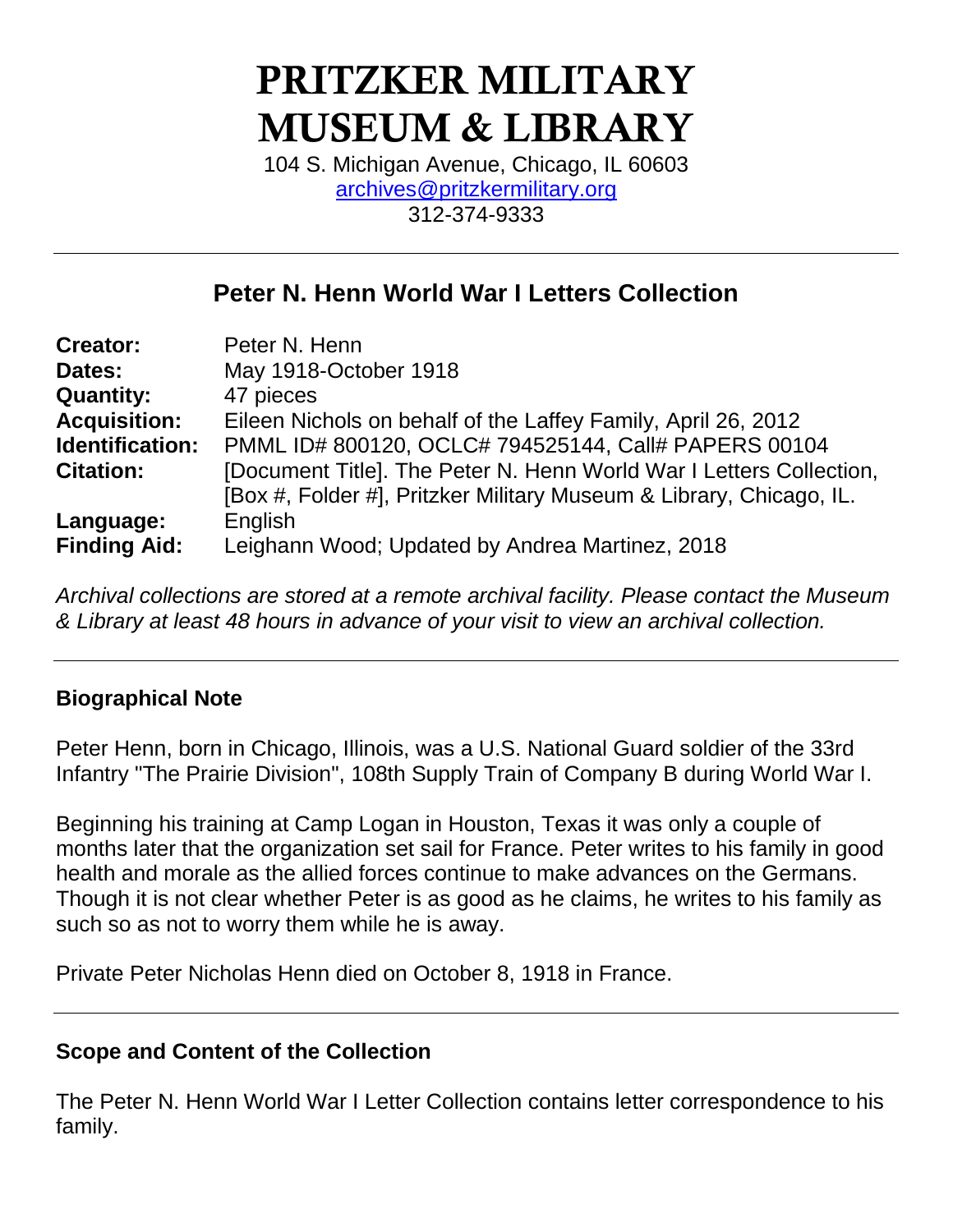#### **Arrangement**

This collection was received in no particular order. The PMML staff arranged the letters in chronological order beginning with the month of May, 1918.

#### **Rights**

Copyrights held by the Laffey Family were transferred to the Pritzker Military Museum & Library. All other rights are held by the author or publisher. Users assume responsibility for following copyright laws as established by US Code Title 17.

#### **Key Subjects**

This collection is indexed under the following headings in the Library's online catalog. Researchers interested in materials about related topics, persons, or places should search the catalog using these subject headings.

#### **Names**

Peter N. Henn

#### **Subjects**

Illinois. -- National Guard -- Organization. United States. Army. Infantry Division, 33rd. World War, 1914-1918—Campaigns—France World War, 1914-1918 -- [Personal narratives, American.](http://prml.ent.sirsi.net/client/search/results.displaypanel.displaycell.detail.mainpanel.newsearch/default/q$003dWorld$002bWar$00252C$002b1914-1918$002b--$002bPersonal$002bnarratives$00252C$002bAmerican.$0026rw$003d0$0026ic$003dfalse$0026dt$003dlist$0026sm$003dfalse$0026)

#### **Container List**

| <b>Box Folder</b> | Item ID $#$ | Title                                                                                                                                                              | <b>Dates</b> |
|-------------------|-------------|--------------------------------------------------------------------------------------------------------------------------------------------------------------------|--------------|
|                   |             | <b>Correspondence May 1918</b>                                                                                                                                     |              |
|                   | 800120001   | letter to parents regarding journey back to<br>France, bathing, fried eggs, hot coffee,<br>getting fat, France's Independence Day,<br>travelling over 10,000 miles | 5/18/1918    |
|                   | 800120002   | letter to parents regarding travel on ship with<br>bands, seeing fish, looking out for                                                                             | 5/29/1918    |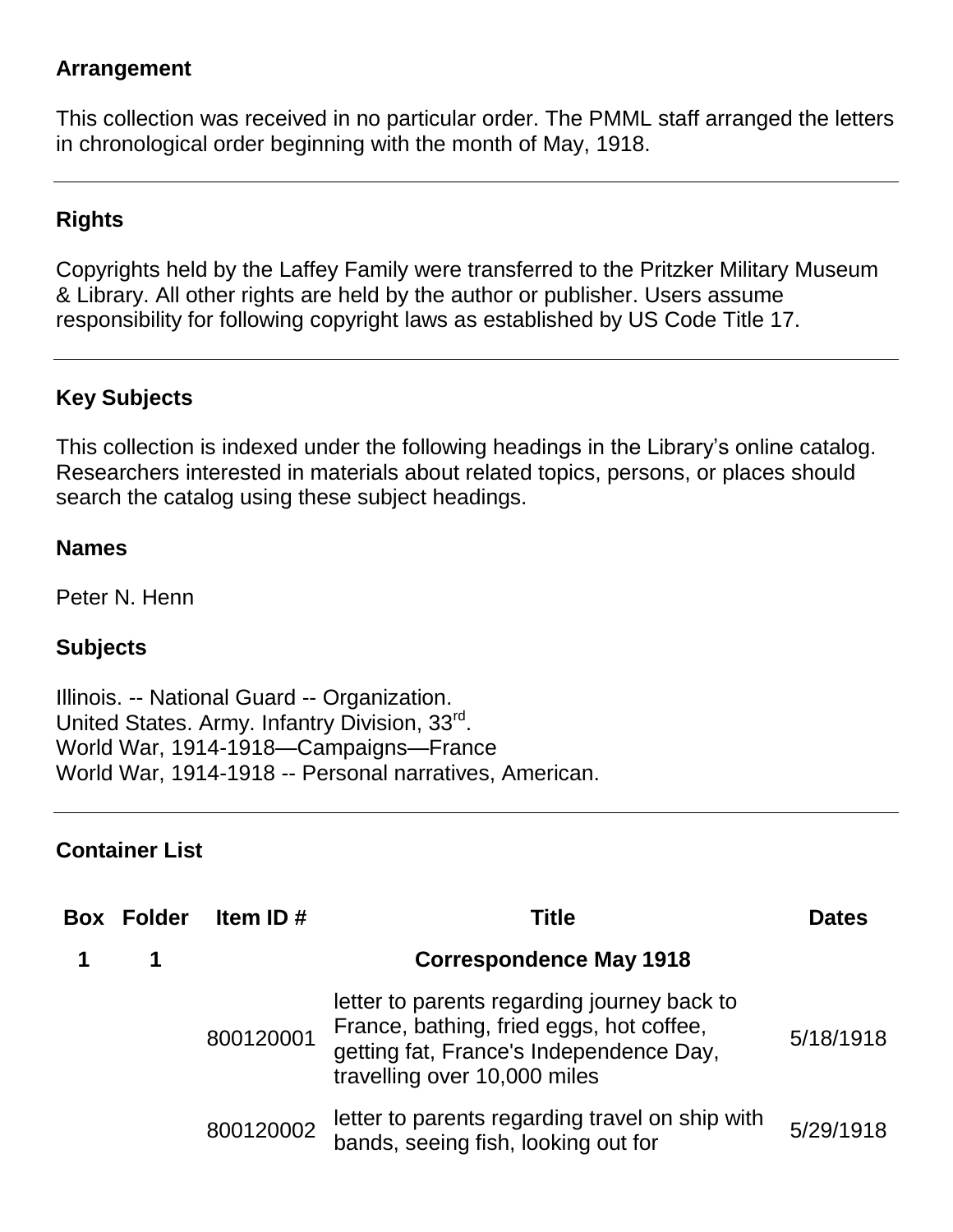|   |           | submarines, setting out from New York on<br>the Hudson River                                                                                                                                                                                     |           |
|---|-----------|--------------------------------------------------------------------------------------------------------------------------------------------------------------------------------------------------------------------------------------------------|-----------|
|   | 800120003 | letter to parents regarding stay in France,<br>money exchange rates, bands playing-puts<br>"pep" in the fellows, one fellow getting sea<br>sick                                                                                                  | 5/31/1918 |
| 2 |           | <b>Correspondence June 1918</b>                                                                                                                                                                                                                  |           |
|   | 800120004 | letter to parents regarding hearing interesting<br>stories from Frenchmen, meeting a<br>Frenchman that was on the frontline for 4<br>years, drinking cheap beer and wine, French<br>can't get tobacco, 20 cents for a hatfull of<br>strawberries | 6/2/1918  |
|   | 800120005 | letter to parents regarding being on duty for<br>14 hours, seeing a play called "Baby Mine"                                                                                                                                                      | 6/3/1918  |
|   | 800120006 | letter to parents regarding living in houses<br>with French families, talking to Frenchmen<br>with their hands, going fishing                                                                                                                    | 6/11/1918 |
|   | 800120007 | letter to parents regarding street cleaning,<br>beautiful scenery, buying wine at certain<br>times of day                                                                                                                                        | 6/14/1918 |
|   | 800120008 | letter to parents regarding going to<br>Confession and Communion, baseball game, 6/16/1918<br>plenty to eat                                                                                                                                      |           |
|   | 800120009 | letter to parents regarding Camp Logan,<br>good eats, having good officers,<br>communicating with their hands, French<br>gasoline prices                                                                                                         | 6/18/1918 |
|   | 800120010 | letter to parents regarding scarcity of mail in<br>France, trip to *censored*, a friend, growing<br>a mustache                                                                                                                                   | 6/20/1918 |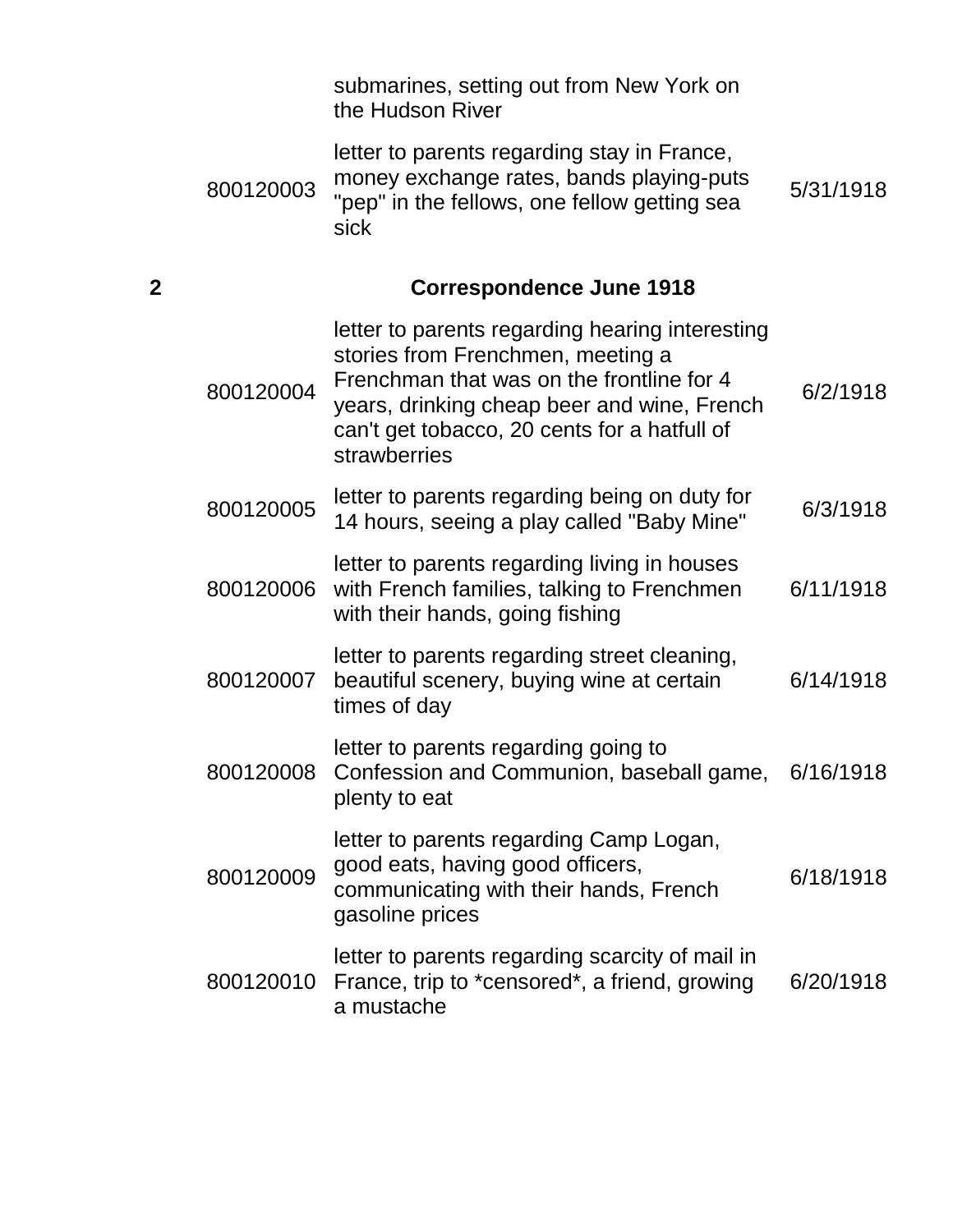## **3 Correspondence July 1918**

| 800120011 | letter to parents regarding trip back to<br>headquarters, receiving 23 letters, packages<br>from Annette, visiting towns in France,<br>wearing flower bouquets, weighing 108 lbs                        | 7/5/1918  |
|-----------|---------------------------------------------------------------------------------------------------------------------------------------------------------------------------------------------------------|-----------|
| 800120012 | letter to parents regarding better treatment<br>than in the U.S., dad working for Oscar<br>Meyer, good eats, jokes he won't need a bed<br>when he gets married-but a shell and a floor<br>will be fine. | 7/6/1918  |
| 800120013 | letter to parents regarding an "Off day" on<br>Sunday, going to mass, playing cards, YMCA<br>entertainment, bank account deposit of 50<br>francs, hoping to be back for Christmas                       | 7/8/1918  |
| 800120014 | letter to parents regarding scarcity of mail,<br>slow mail, can't write everything that he<br>would like, souvenirs for parents and Annette                                                             | 7/10/1918 |
| 800120015 | letter to parents regarding day off, rotten mail<br>service, little kid of 3 years old they call their<br>mascot,                                                                                       | 7/12/1918 |
| 800120016 | letter to parents regarding false alarm,<br>smoking cigars, battle on the ocean, taking<br>another trip, reading a Chicago paper,                                                                       | 7/19/1918 |
| 800120017 | letter to parents regarding working on cars,<br>different makes/models                                                                                                                                  | 7/22/1918 |
| 800120018 | letter to parents regarding receipt of letter<br>from Annette and Jack (Barnes?) from Camp<br>Logan, mail deletions, division victory,<br>allotments                                                    | 7/24/1918 |
| 800120019 | letter to parents regarding day off, clean<br>cloyhes, inspection, parents' trip to Twin<br>Lakes for "the fourth", trip too Berlin                                                                     | 7/25/1918 |
| 800120020 | letter to parents regarding getting fat on the<br>job, going on a hike, Bordeaux, France                                                                                                                | 7/26/1918 |
| 800120021 | postcard to parents regarding sending a<br>birthday present, a present for Annette                                                                                                                      | 7/29/1918 |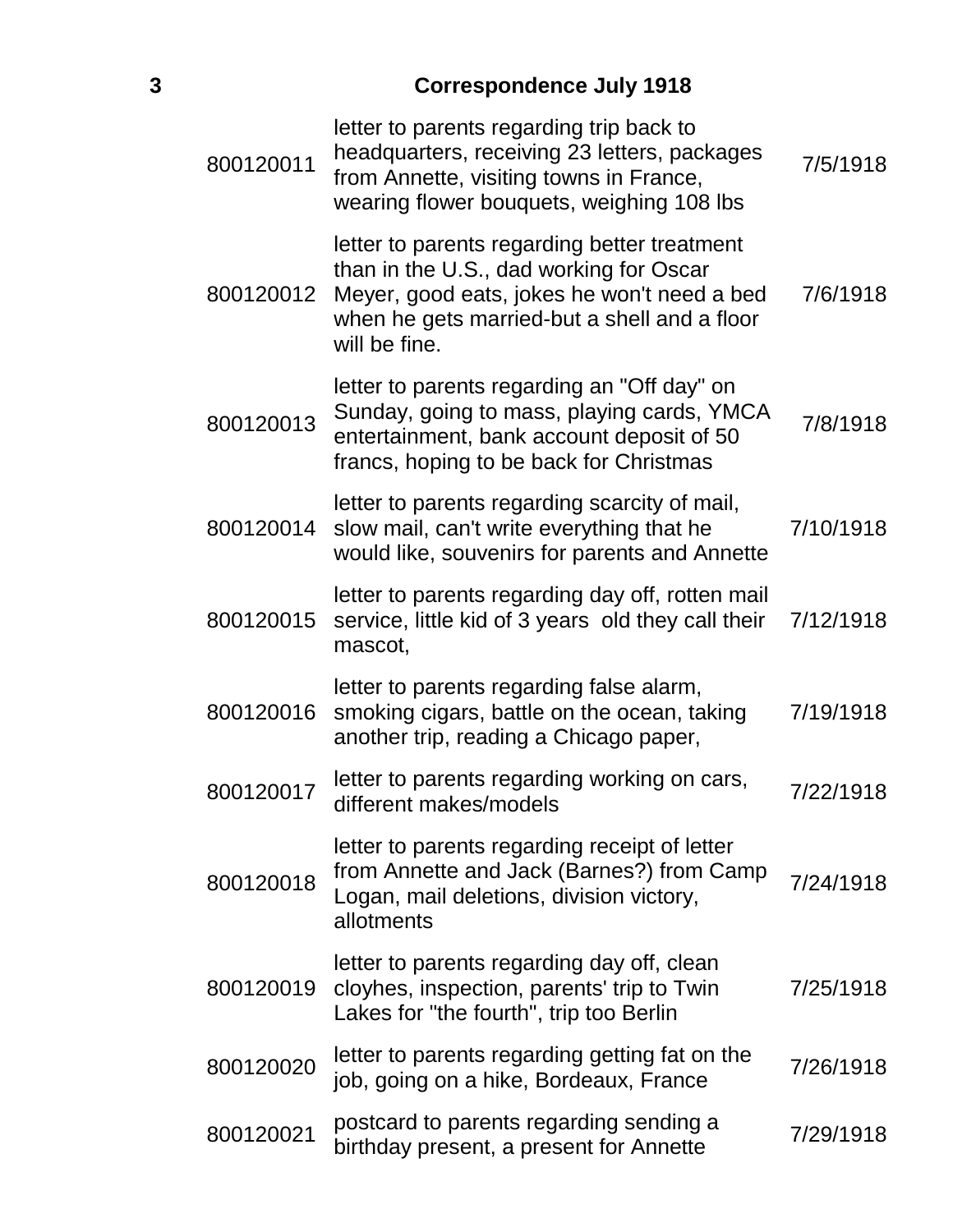## **4 Correspondence August 1918**

| 800120022 | letter to parents regarding putting bodies in<br>trucks, meeting (Herbert?) Lacey, talking<br>about Army life, attending a lecture at the<br>YMCA,                                                                                            | 8/4/1918  |
|-----------|-----------------------------------------------------------------------------------------------------------------------------------------------------------------------------------------------------------------------------------------------|-----------|
| 800120023 | letter to parents regarding receipt of letters,<br>letters from Annette and cousin Bill, moving<br>again, working on a ship, glad of hearing<br>mother and Annette getting fat, seeing meat<br>from Oscar Mayer, seeing Henry Mohleber<br>(?) | 8/7/1918  |
| 800120024 | letter to parents regarding busy day working<br>on cars, getting photo taken, big advance<br>being made, perhaps home by Christmas,<br>nice breeze from the ocean, dust from head<br>to foot                                                  | 8/10/1918 |
| 800120025 | letter to parents regarding receipt of mail<br>from Annette, trip for the "fourth" (July 4th),<br>letters to other boys, trip to Berlin soon,<br>same weather as Texas                                                                        | 8/11/1918 |
| 800120026 | letter to parents regarding completing a trip<br>of 125 miles, half mile from the ocean,<br>sending souvenirs, walk by the ocean                                                                                                              | 8/12/1918 |
| 800120027 | letter to parents regarding hot weather, half-<br>day off, no baseball at home, Germans<br>falling back everyday                                                                                                                              | 8/14/1918 |
| 800120028 | letter to parents regarding working long<br>hours on a boat, laughing at receipt of<br>pictures                                                                                                                                               | 8/15/1918 |
| 800120029 | letter to parents regarding receipt of letter<br>from Mrs. Barnes (?), allies are doing great<br>work, trying to capture a loose bull                                                                                                         | 8/17/1918 |
| 800120030 | letter to parents regarding day off, going to<br>mass with a few boys to a beautiful church in<br>town, amusement at YMCA                                                                                                                     | 8/18/1918 |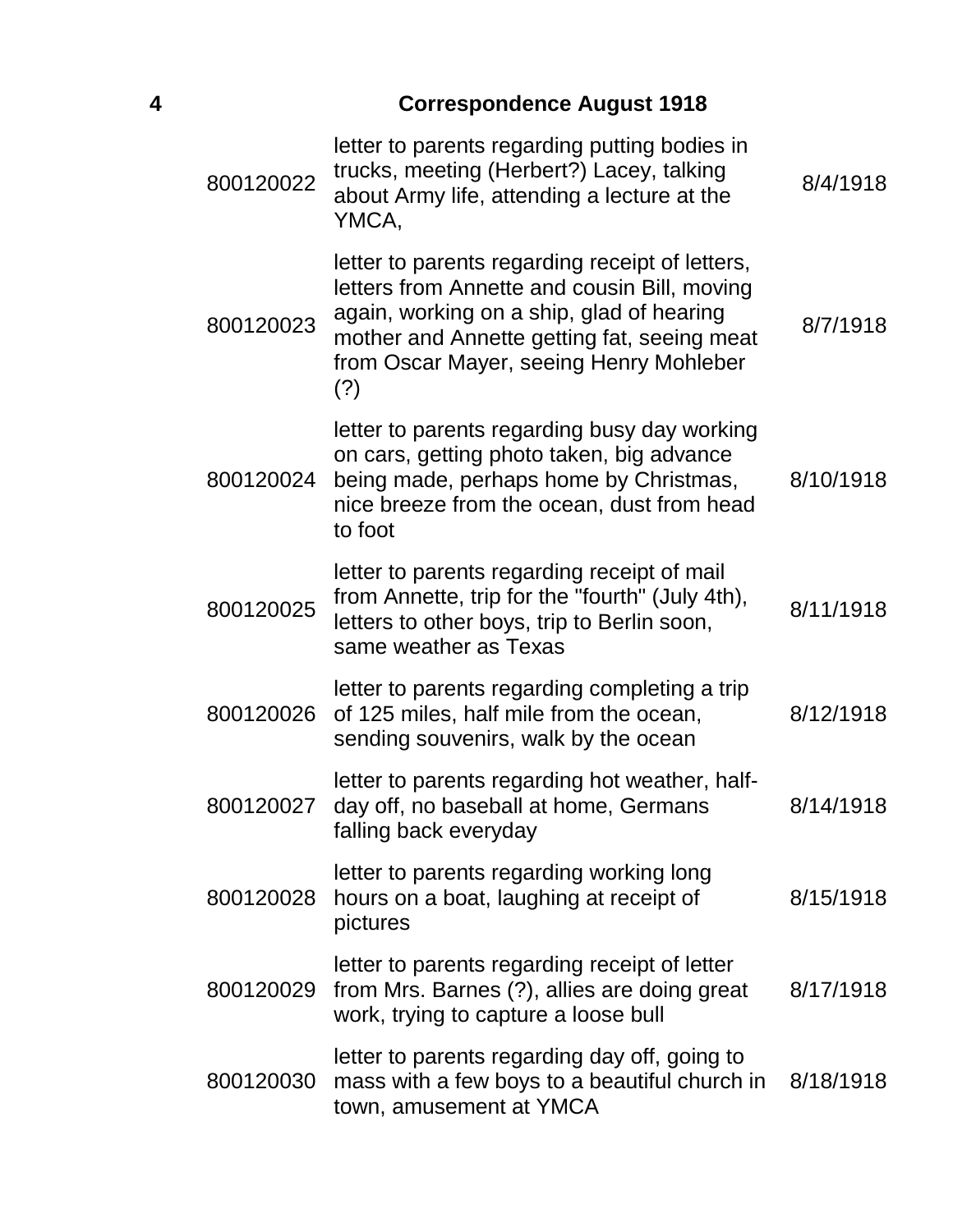| 800120031 | letter to parents regarding getting a sheet of<br>paper from a friend, being in Germany within<br>the next four months, advancing every day,<br>sharing papers around the regiment                                                                        | 8/18/1918 |
|-----------|-----------------------------------------------------------------------------------------------------------------------------------------------------------------------------------------------------------------------------------------------------------|-----------|
| 800120032 | letter to parents regarding one year<br>anniversary of being in the army,<br>entertainment at the YMCA                                                                                                                                                    | 8/19/1918 |
| 800120033 | letter to parents regarding hoping finishing<br>the job this summer and then head home,<br>eating fried chicken, cucumber and endive<br>lettuce, receiving a Chicago paper                                                                                | 8/19/1918 |
| 800120034 | letter to parents regarding 24th birthday,<br>sending packages, in France women are<br>doing all the work, French "dolls"                                                                                                                                 | 8/21/1918 |
| 800120035 | letter to parents regarding receipt of letters,<br>one from Annette, canning preserves,<br>enclosing a photo, Leo (?) wrote that they<br>sold the car                                                                                                     | 8/23/1918 |
|           |                                                                                                                                                                                                                                                           |           |
|           | <b>Correspondence September &amp; October</b><br>1918                                                                                                                                                                                                     |           |
| 800120036 | letter to parents regarding a quick stop to gas<br>and oil up before continuing on journey,<br>expecting to see Fred on of these days                                                                                                                     | 9/2/1918  |
| 800120037 | letter to parents regarding long trips through<br>the mountains, receiving fruit from farmers,<br>didn't have time to meet Bill and Fred,<br>receiving letters from Annette and Edgar and<br>Mrs. Day, won't have a chance to write for a<br>couple weeks | 9/9/1918  |
| 800120038 | letter to parents regarding working on the<br>front, offices are too busy to sort mail, being<br>pretty close to Fred and Bill, good eats-but<br>not as good as mom's, beautiful scenery                                                                  | 9/12/1918 |

**5**